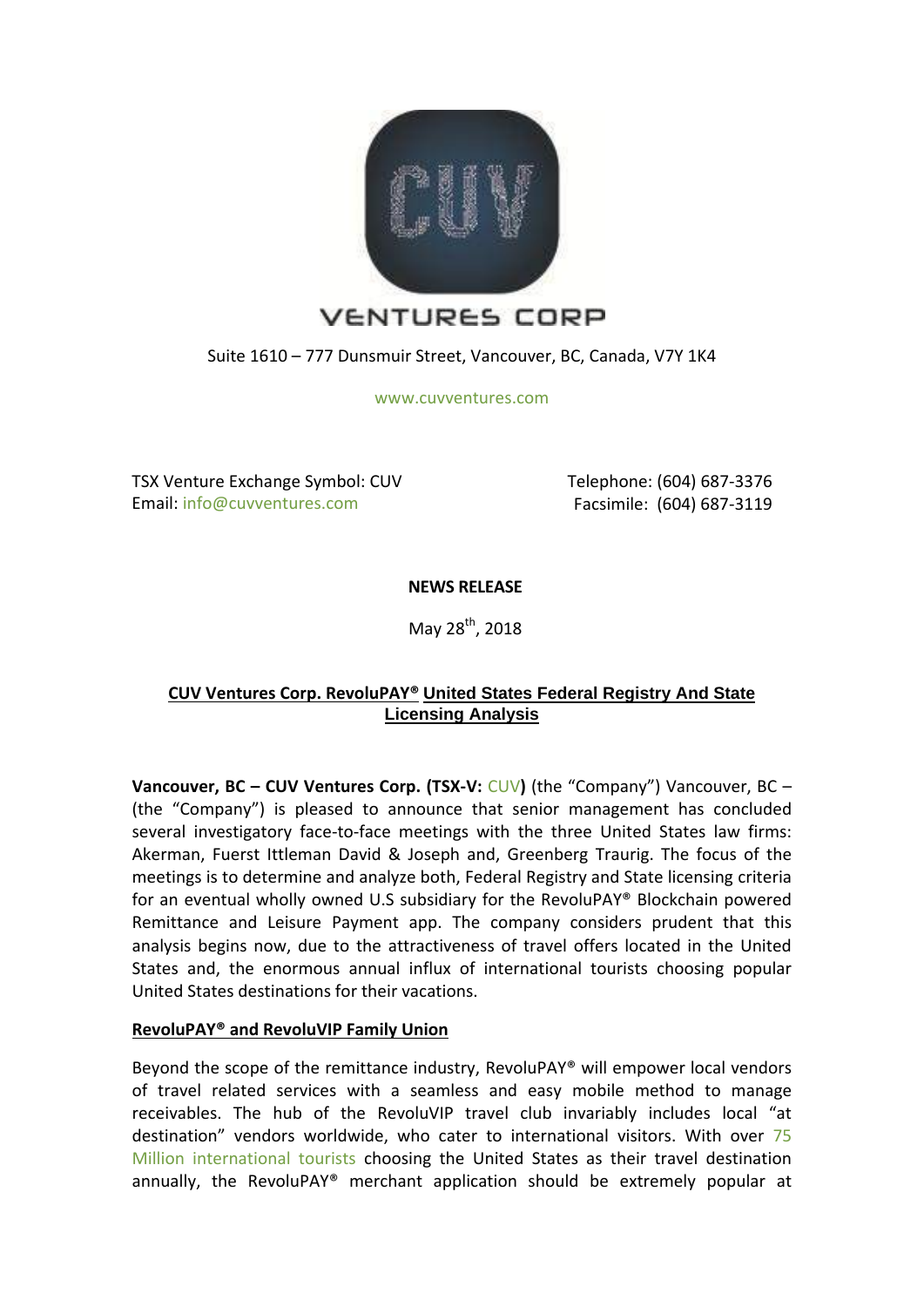Attractions, Waterparks, National Parks, Excursion operators, Hotel Chains, Restaurant Chains and, other locations popular with international visitors. As RevoluVIP is unmistakably a private member only travel Club, the intent would be to strike financially attractive deals for members to utilize the specific United States based nationally domiciled service providers, while at the same time, imposing the use and acceptance of RevoluPAY® as the payment mechanism of choice for our members. While these transactions could technically be enacted internationally, the company feels that a local presence in the United States could offer significant benefits, especially if the subsidiary obtains national federal registry status then, subsequently, specific State licensing, in states where international tourism is extremely prevalent, such as New York, Florida, Washington, California and Nevada. Shareholders should note that these initial meetings with legal counsel are purely exploratory in nature and, do not impede the rollout of neither RevoluPAY® nor RevoluVIP, as both divisions will be able to carry out transactions, in the interim, through European based U.S subsidiaries, equity partners or eventual licensee (franchise) partners in any chosen world jurisdiction.

## **RevoluVIP and RevoluPAY® Dual Focus**

For the benefit of shareholders, we break down the typical trip into two components:

- 1. RevoluVIP Initial Trip Booking Operating much like any travel booking platform, RevoluVIP will unite worldwide GDS and Wholesale operators into an easy to use the online and mobile platform, indistinguishable from those that travelers use today. Members will, however, benefit from [reduced rates and](https://www.cuvventures.com/travel/revoluvip)  [exclusive travel offers.](https://www.cuvventures.com/travel/revoluvip) RevoluVIP members will only be able to pay for travel services using their RevoluPAY® app.
- 2. RevoluPAY® "at destination" offers Currently, online travel operators have little to no revenue from activities undertaken by travelers at their ultimate destination. RevoluVIP wishes to change this, by proposing to its members local; amenities, attractions, dining, excursions and ancillary ground services, thus, assisting members to continue to receive Club membership benefits, even "at destination". RevoluVIP will seek specific agreements with local businesses, whether private or corporate owned, who ultimately wish to service RevoluVIP members at a chosen destination. All of these services will be exclusively payable through RevoluPAY® via the unified and, co-developed, RevoluPAY® Merchant app.

## **Introducing the RevoluPAY® Merchant App**

Conceived, Designed and developed in conjunction with the consumer version of the Apple and Android apps, the RevoluPAY® merchant app will allow entities or individuals, at the destination, to seamlessly charge receivables to RevoluPAY® consumer app users worldwide. The transaction could be with a simple souvenir market stall vendor in, for instance, the Bahamas or, a multinational Restaurant chain, present in many countries. Once the merchant has been approved, their capacity to charge receivables to RevoluPAY<sup>®</sup> users will be enabled. The United States is a very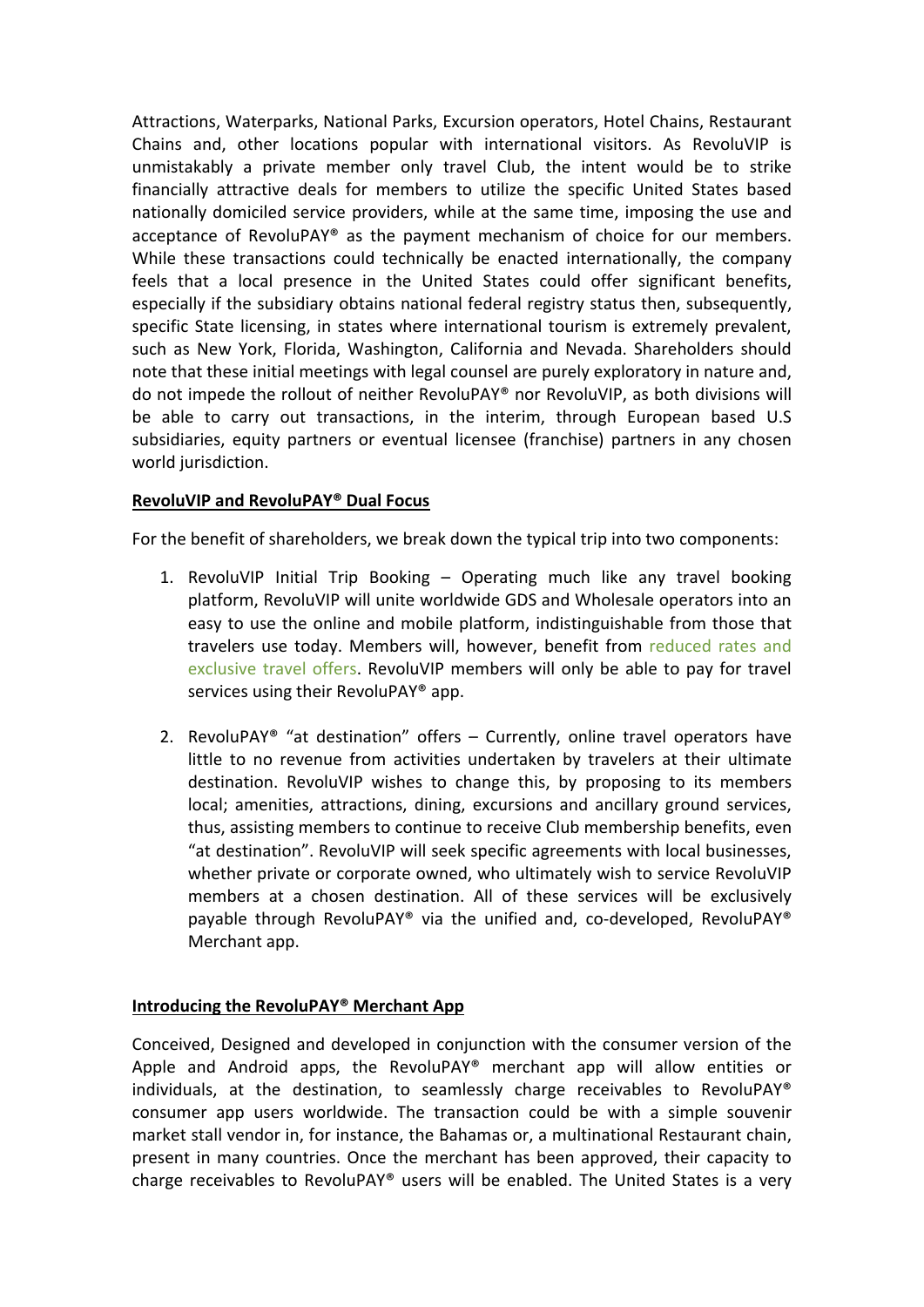popular travel destination and, the company estimates that, typically, a traveler will spend as much at their ultimate destination as they did for their entire travel arrangements. In some cases, local destination spending far exceeds initial travel costs, especially on short haul trips. The company considers this market to be extremely attractive and. by forging the right merchant relationships with destination partners; the company will bring extended value to RevoluVIP members and, likewise, procure an expedited worldwide acceptance of RevoluPAY®, allied to significantly increased revenue.

## **About CUV Ventures Corp.:**

CUV Ventures Corp. is a multi-asset, multidivisional publicly traded Canadian company deploying advanced technologies in the; Online Travel, Vacation Resort, Mobile Apps, Money Remittance, Invoice factoring, Crypto Mining, Blockchain Systems, and Cryptotoken sectors.

Our flagship technology is RevoluPAY®, the Apple, and Android multinational remittance app, powered by blockchain protocols, and aimed at the worldwide +  $$595$ [billion](http://www.worldbank.org/en/topic/migrationremittancesdiasporaissues/brief/migration-remittances-data) family remittance market.

The ₡CU Coin Cryptotoken, allied to RevoluPAY®, promises to be the coin of choice for remittance senders, travelers, and the hospitality industry. Its increasing adoption across several spheres exemplifies its international perspective and future value amongst users.

The company's FinTech division continues to expand into this rapidly emerging segment, in which it; manages, operates and develops end-to-end digital platforms to monetize the blockchain ecosystem across a broad spectrum of leisure related industries, remittances, and finance.

A diverse division of the company, named [Cuba Ventures,](http://www.cubaventures.com/) is involved in Caribbean Basin strategic investments. Similar to the United States NASDAQ listed [Herzfeld Fund,](https://www.herzfeld.com/cuba) the focus is to control noteworthy assets related to the Caribbean Basin (including Cuba). The division is comprised of numerous assets. A wholly owned subsidiary [Travelucion Media](http://www.travelucion.com/) is a duly licensed and bonded online travel company, [Amadeus GDS](http://www.amadeus.com/) affiliated, digital and print media powerhouse that specializes in travel marketing, electronic reservations, and online booking solutions. [Travelucion](http://www.travelucion.com/) owns a vast portfolio of web assets consisting of 432 Cubacentric websites in up to 5 languages which generate over 35 million page-views per year and direct traffic to Travelucion's online booking and e-commerce sites and proprietary online booking systems, also customized for white label deployment on third party booking websites for; Cayman Islands, Dominican republic, Aruba, Bahamas, BVI, Belize, Antigua, Jamaica and Cuba, offering bookings for hotels, private residences, car rentals, tours, flights and a variety of other types of specialized travel services.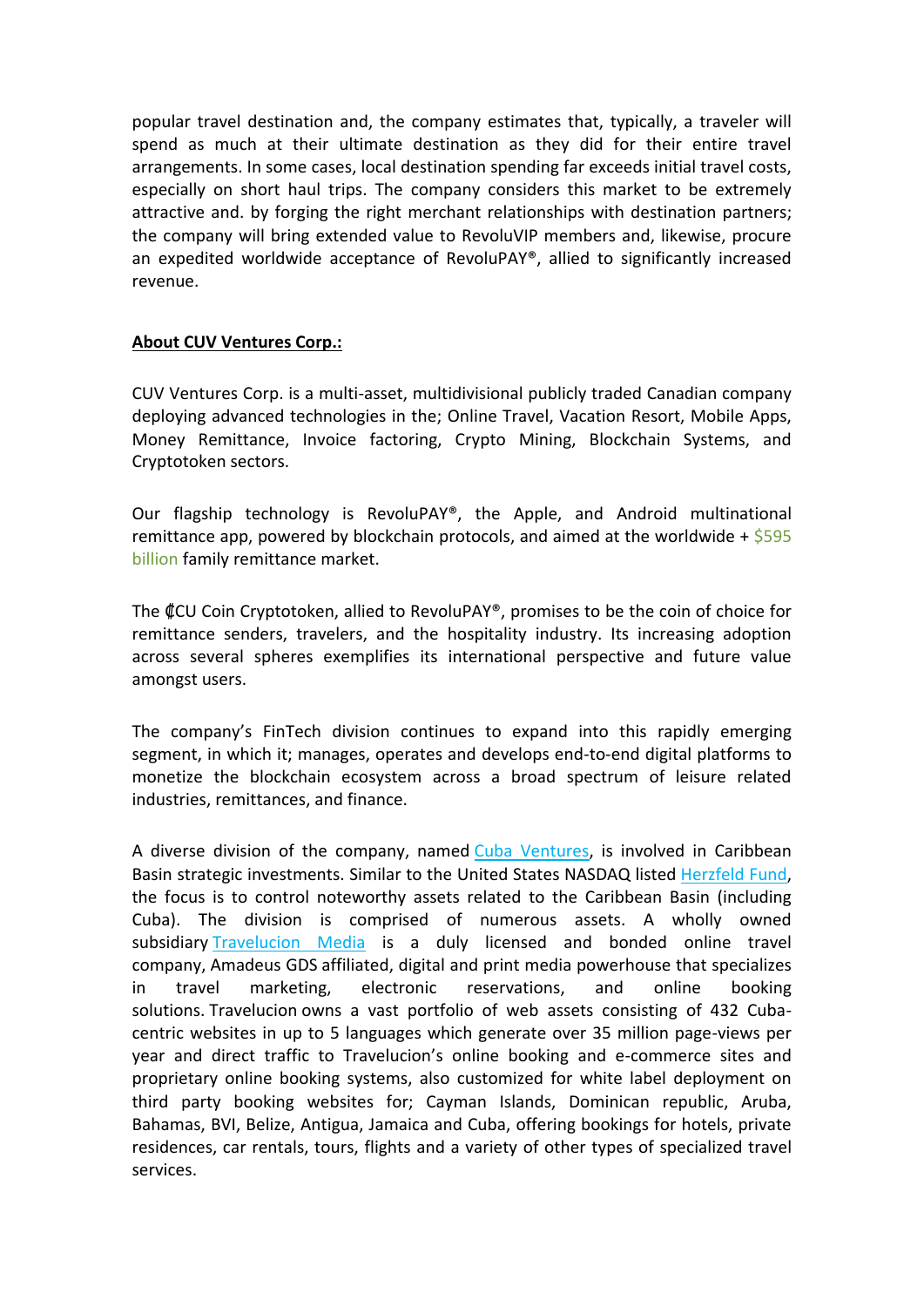In 2017, the company acquired equity in the Florida, USA based, licensed and bonded travel agency; International Business & Travel Opportunities, LLC (*IBTO*), a Caribbean Basin focused travel facilitator operating trips in the region (including licensed Cuba trips for Americans).

In 2018, the company acquired equity in the Florida, USA based, Third Circle Publishing LLC, publisher of the esteemed and U.S circulated print and digital magazine [Cuba](http://www.cubatrademagazine.com/)  [Trade Magazine.](http://www.cubatrademagazine.com/) CUV Ventures Corp owns an interest in some important print and digital media assets, reaching 10s of millions of consumers globally.

In 2018, the company acquired equity in the Toronto; Canada based, FINTRAC licensed, remittance company, [Duales Inc.](http://www.duales.com/) as part of the RevoluPAY®® remittance app partner network.

In 2018, the company acquired equity in the Miami, USA based, Business advisory/consultant think-tank [Havana Consulting Group,](http://www.thehavanaconsultinggroup.com/) as part of the progressive acquisition of key Cuba related but, non domiciled, businesses.

The Cuba Ventures division consulting team harnesses over 80 years of combined advisor experience in submitting and, obtaining approval, for joint ventures, joint production agreements, and import/export permits for foreign enterprises. More recently the company has taken a royalty approach for future agreements between third parties anxious to begin comercial operations with Cuba and, the company's Cuba Consulting Unit.

Through this methodology, the Company is gradually building a potentially valuable "future-ready", non Caribbean (Cuba) domiciled asset base while, in the interim, securing revenue, growth and unique opportunities present in the Caribbean Basin, with an emphasis on the [\\$4 billion](https://wits.worldbank.org/CountryProfile/en/CUB) dollar and rapidly growing Cuban travel and tourism industry, [\\$3 billion factoring](https://wits.worldbank.org/CountryProfile/en/CUB) and [FinTech](http://www.revolufin.com/) sector, [\\$18.6 billion](http://www.worldbank.org/en/topic/migrationremittancesdiasporaissues/brief/migration-remittances-data) Caribbean remittance industry and international corporate consulting for Cuba's estimated \$86 Billion annual [economy,](https://es.wikipedia.org/wiki/Economía_de_Cuba) which remains an interesting opportunity and, one that this division strives to dominate at every opportunity by acquiring assets that are neither physically domiciled nor associated with entities located in Republic of Cuba but, that have unparalleled future takeover prospects, should the political climate improve.

For further information on CUV Ventures Corp. (TSX-V: CUV) visit the Company's website at [www.cuvventures.com.](http://www.cuvventures.com/) The Company has approximately 123,000,000 shares issued and outstanding.

CUV VENTURES CORP.

 $\frac{1}{2}$  , and the set of the set of the set of the set of the set of the set of the set of the set of the set of the set of the set of the set of the set of the set of the set of the set of the set of the set of the set

STEVE MARSHALL

Steve Marshall